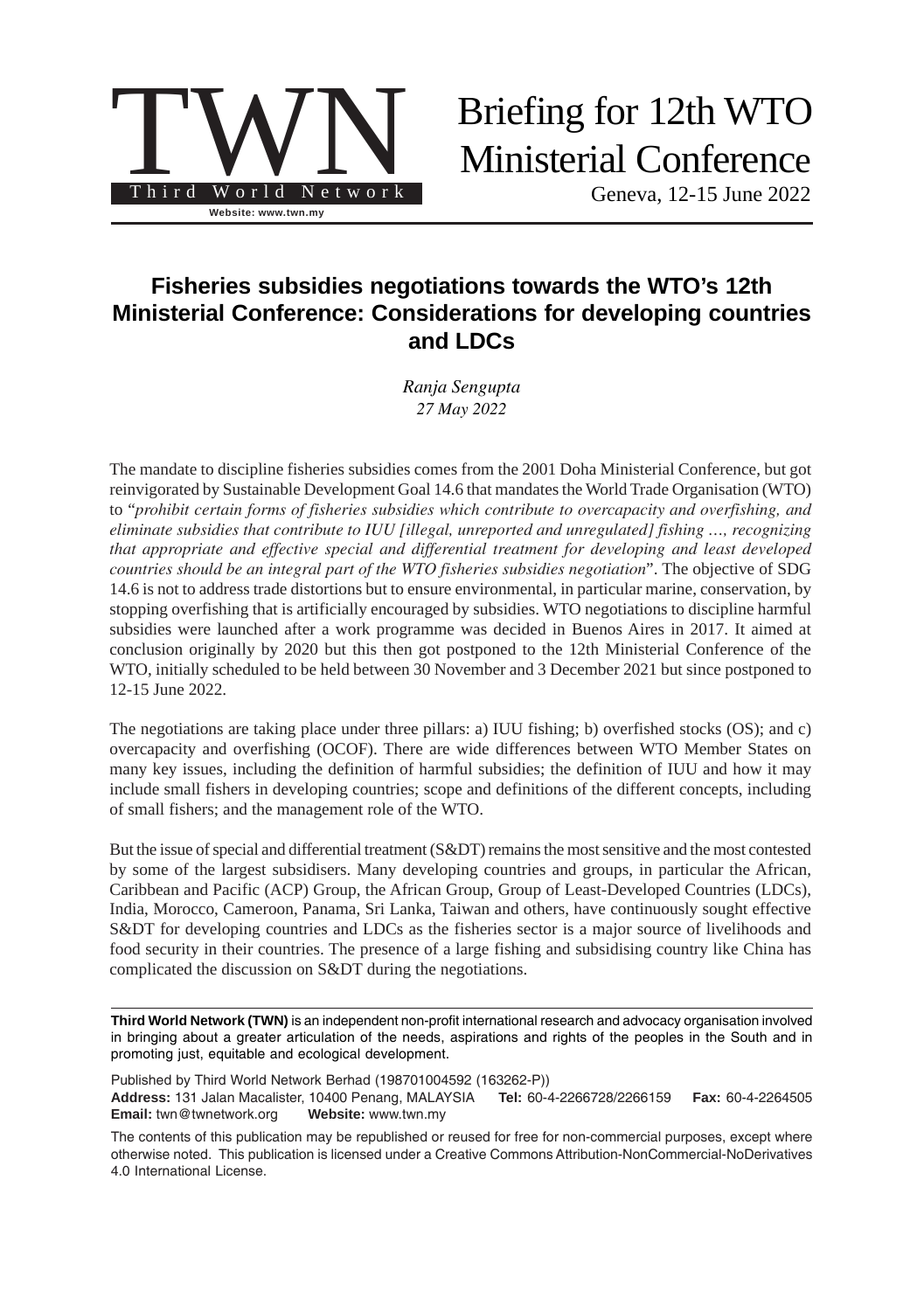Estimates by Sumaila et al. (2019)<sup>1</sup> show that the 10 largest subsidisers among the countries ranked highly under the Human Development Index (HDI) (excluding the EU) contribute USD22.7 billion or 64% of the global fisheries subsidies. Total subsidies provided by all high HDI countries amounted to 87%, as opposed to only 13% of the global total subsidies by the low HDI countries.<sup>2</sup> The focus on limiting S&DT is counter-productive in this context. According to the data on 82 maritime countries covered in the study, approximately 58 developing countries excluding China provide 44% of global subsidies, with just 23 developed countries contributing 35%, and China contributing the residual 21%.

### **The Chair's text**

The Chair of the negotiations, Ambassador Santiago Wills from Colombia, has tabled several versions of the current consolidated text (WTO document TN/RL/W/276), on 11 May, 30 June and 8 November respectively. The Chair's text has presented several challenges for developing and least-developed countries. On the one hand, S&DT is subjected to time limits (2-5 years in TN/RL/W/276/Rev.1) and a geographical constraint of 12 nautical miles even on subsidies to very small fishers in both developing and leastdeveloped countries, with major resistance to any S&DT for fishing in the exclusive economic zone (EEZ). All S&DT exemptions have mandatory and onerous notification requirements.

On the other hand, developed countries, many of which are large subsidisers, enjoy a broad exception clause that allows subsidies if "the subsidizing Member demonstrates that measures are implemented to maintain the stock or stocks in the relevant fishery or fisheries at a biologically sustainable level" (Article 5.1.1, TN/ RL/W/276/Rev.1). This is interpreted to be reverse S&DT for large subsidisers, often with industrial and distant-water fishing fleets like those from the EU.

The key features of the first two versions (May and June) of the Chair's text include:

- a) S&DT is given in the form of an exemption on subsidies to low-income, resource-poor or livelihood fishing or fishing-related activities at sea in developing countries and LDCs operating within 12 nautical miles<sup>3</sup> for 2 years for IUU (Article 3) and OS (Article 4). This places both time and geographical constraints even on subsidies to very small fishers in both developing and leastdeveloped countries. Many countries (e.g., the ACP Group countries) have maintained that lowincome and resource-poor fishers should be excluded from the scope of the disciplines altogether instead of being covered under S&DT.
- b) LDCs are exempted from disciplines under OCOF (Article 5) but developing countries are still subjected to a time-bound limit (5 years) and geographical limits on subsidies.
- c) India proposed criteria-based S&DT for developing countries for OCOF (Article 5.5 Alt 1, TN/RL/ W/ 276/Rev.1) based on gross national income (GNI) per capita, less than 2% share of global marine capture, whether the country is a distant-water fishing nation, and a less than 10% share for agriculture, forestry and fishing in national gross domestic product (GDP). The developed countries suggested (Article 5.5 Alt 2, TN/RL/W/276/Rev.1) an exemption for low-income, resource-poor or livelihood fishing or fishing-related activities in developing countries operating within 12 nautical miles, with a limit of 5 years for fishing in the EEZ. Exemption can also be sought by developing countries if they contribute less than 0.7% of global marine capture or if annual subsidies are less than USD25 million.
- d) All S&DT exemptions have mandatory and complicated notification requirements that currently include the need to provide a wide range of data and information about fishery stocks, conservation and management measures, fleet stocks and vessels.

<sup>&</sup>lt;sup>1</sup> Sumaila et al. (2019). Updated estimates and analysis of global fisheries subsidies. *Marine Policy* 109, 103695.

<sup>2</sup> High HDI countries include China.

This is drawn from a proposal by Argentina, Chile and Ecuador (RD/TN/RL/136, 22 February 2021) on artisanal fishing.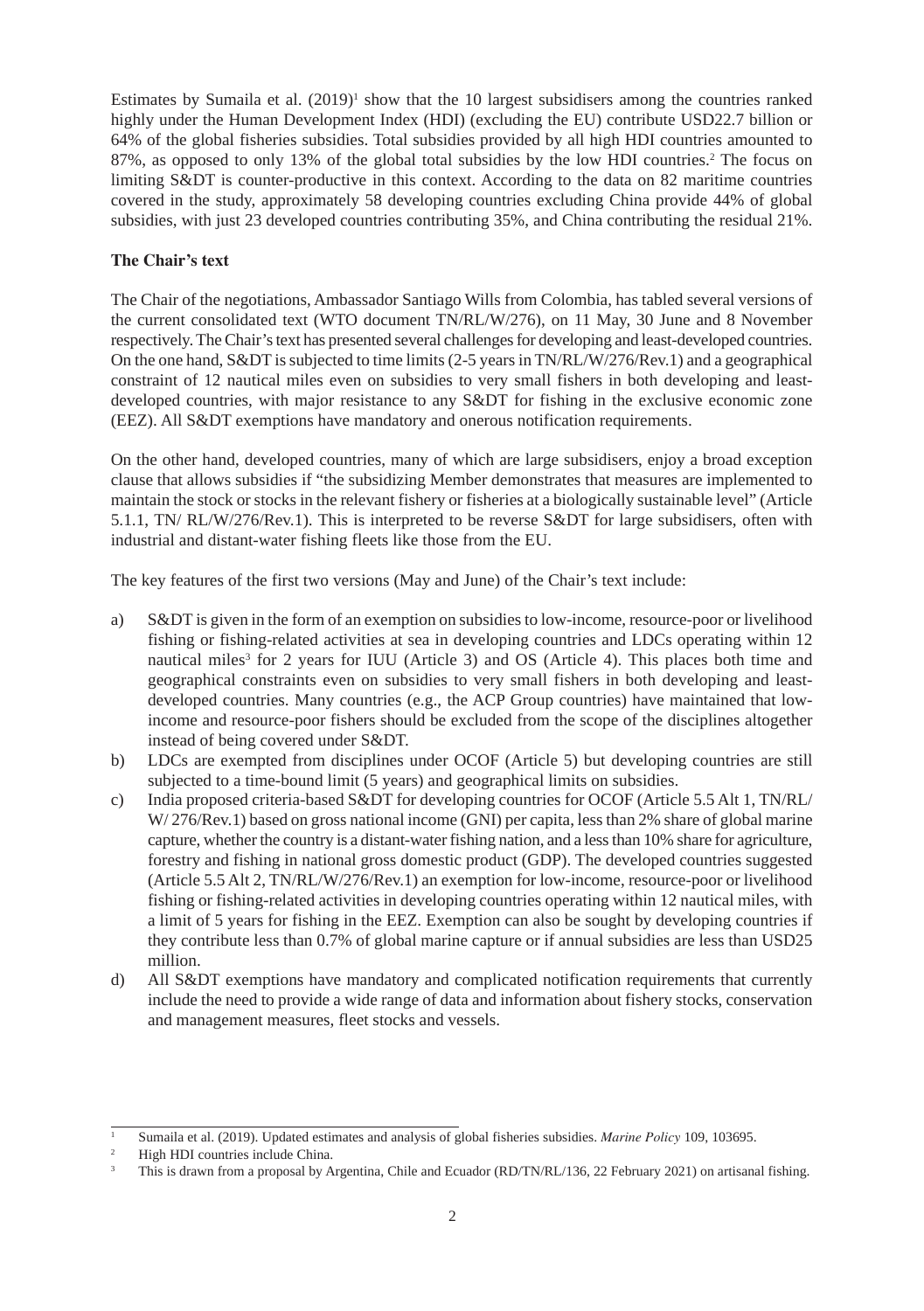e) Interestingly, Article 5.1.1 and Article 4.3 (TN/RL/W/276/Rev.1) provide a broad sustainabilitybased exemption to those who demonstrate for example that "measures are implemented to maintain the stock or stocks in the relevant fishery or fisheries at a biologically sustainable level" (Art. 5.1.1). This will allow countries with advanced monitoring mechanisms, possibly financed by years of subsidization, to measure fish stocks to escape the prohibition on OCOF subsidies, when most developing countries lack such mechanisms, unlike developed countries. Sumaila et al. (2019) point out that the largest proportions of developed-country subsidies go to fisheries management, amounting to 26% of their total subsidies.

The two texts saw major resistance from most of the developing-country groupings, which called for more disciplines on large subsidisers with industrial-level fishing fleets and for a strengthening of S&DT so that it addresses genuine needs of developing countries to support fishing sectors and, in particular, small-scale fishers in their countries. Many developing Members also raised the issue of Common but Differentiated Responsibilities (CBDR), or in other words, the historical responsibility of developed countries as they have contributed most of the marine resource degradation and pollution.

#### **The Chair's current text**

The Chair's texts of 8 November (TN/RL/W/276/Rev.2)4 and 24 November (WT/MIN(21)/W/5) brought in some improvements on S&DT compared with the earlier two versions:<sup>5</sup>

- 1) Under Article 5.4.b, in a *de minimis* approach, developing countries contributing less than 0.7% of annual global marine capture production (5.4.b.i) and subsidies for low-income, resource-poor fishers operating within 12 nautical miles in developing countries (5.4.b.ii) are now permanently exempt from the disciplines under the OCOF pillar.
- 2) Under Article 5.4.a, there is a proposal to exempt OCOF (Article 5) subsidies for EEZ fishing in developing countries for some (x) years which has to be negotiated.
- 3) The time limits on exemptions for low-income, resource-poor fishers under IUU (Article 3) and OS (Article 4) have been put in square brackets, as opposed to the earlier proposal of 2 years, which means the period can be negotiated up (or down).
- 4) LDCs are exempt from Article 5.1 disciplines while graduating LDCs must negotiate a carveout for a specific period under Article 6.2.
- 5) A voluntary WTO funding mechanism is proposed under Article 7 to provide technical and capacitybuilding assistance to developing countries and LDCs.

These are some gains for developing countries and those countries falling within the 0.7% of global capture limit, including several African and Pacific countries, will benefit.

But there are several critical problems for developing countries as well:

- The indicator of global marine capture is one-dimensional and does not capture many dimensions such as the nature of a country's fleet, whether it is a distant-water fishing nation, volume of subsidies in relation to catch and number of fishers, just to name a few.
- According to UN Food and Agriculture Organisation (FAO) data for 2019, many developing countries including China (15.13%), Indonesia (8.59%), India (4.53%), Philippines (2.33%), Malaysia (1.79%), Mexico (1.75%), Thailand (1.73%) and Argentina (0.98%) will not be covered by this provision.
- Countries falling just below the limit (with contribution above 0.5%) such as Senegal, Namibia, South Africa, Nigeria, Turkey and Sri Lanka may go above it in the near future. In addition, any use of exemptions by any country must meet the onerous and mandatory notification requirements

<sup>4</sup> See Ravi Kanth (2021). Asymmetries aplenty in revised draft fisheries text for MC12. *SUNS* #9456, 10 November 2021, republished in TWN Info Service, https://twn.my/title2/wto.info/2021/ti211110.htm

<sup>5</sup> For a detailed analysis of the Chair's 8 November text, see Pacific Network on Globalisation (PANG) (2021). Assessment of November Fisheries Chairs Text (276/Rev2). November 2021.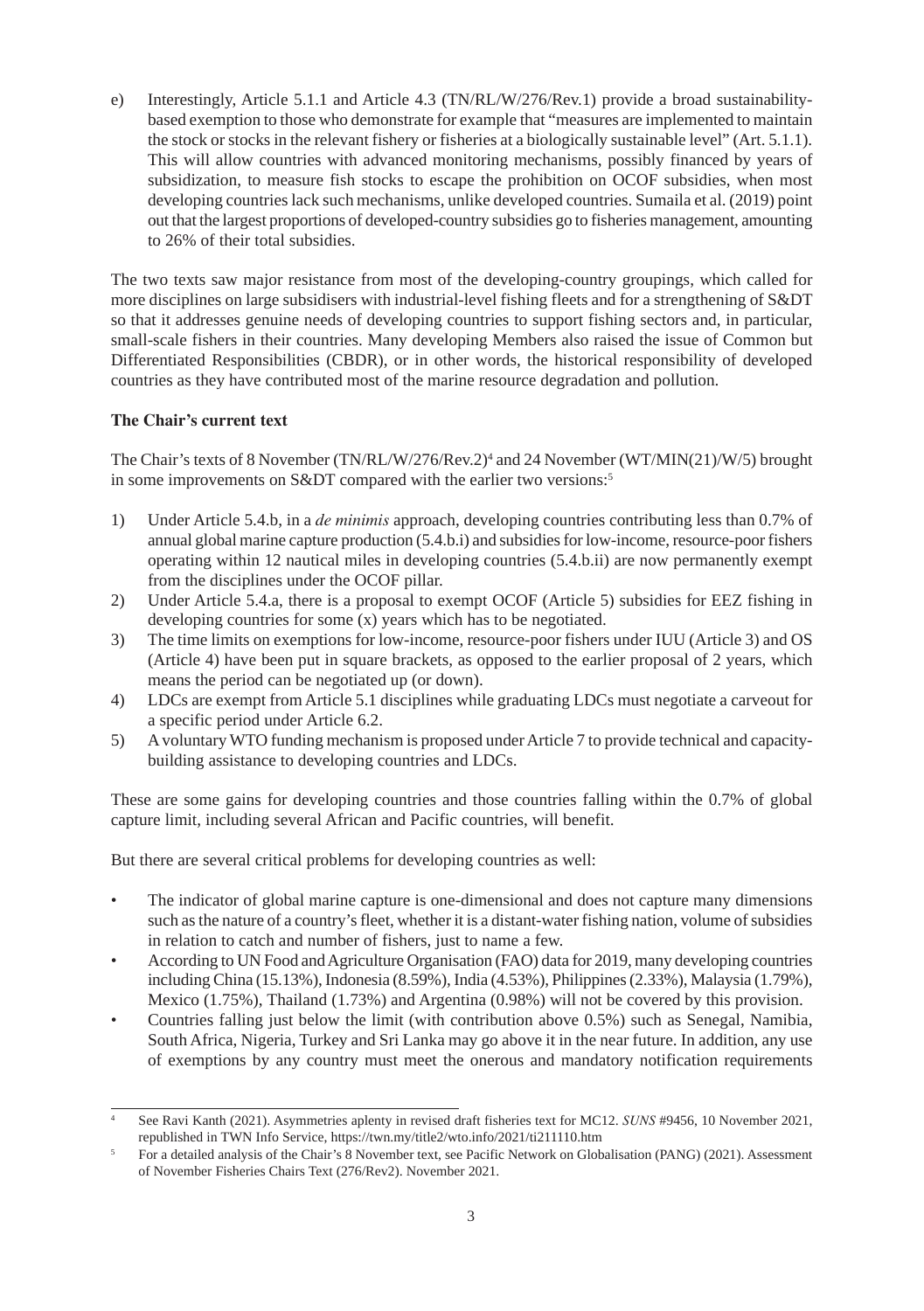(Article 8.4). In contrast, technical assistance is given only on a voluntary basis (Article 7). Also, as pointed out by Pacific Network on Globalisation (2021), the prohibition on IUU subsidies now extends to "fishing related activities in support of such fishing", thus considerably expanding the scope.

In an additional footnote (no. 12) in the context of Article 5.4 which is the S&DT paragraph, those countries with a share higher than 10% in annual global marine capture production are excluded from the benefits under this paragraph. This is the only difference between the 8 November and 24 November versions. This will exclude China from using S&DT for OCOF subsidies. However, Indonesia is quite close to the limit as well and can lose S&DT if its share increases to 10% and above in the future.

There are significant gains for developed countries in the text:

- 1) Articles 5.1.1 and 4.3, which provide a blanket exemption for developed countries who can easily demonstrate they follow the standards they set themselves, remain undiluted and do not get qualified by other criteria suggested by the ACP Group, India and South Africa among others.
- 2) Provisions related to distant-water fishing are now moved under Article 5.1 (from being a standalone provision under Article 5.2 of TN/RL/W/276/Rev.1), therefore giving it the benefit of the escape route of Article 5.1.1. This will help distant-water fishing nations such as the EU. The EU's access agreements also get a clear recognition under the notification clauses (Article 8.2.c). A recent proposal by India that suggested disciplines on distant-water fishing nations does not find any mention in this text.
- 3) The US's proposal on forced labour is incorporated under Article 8.2.b, which suggests a clause regarding notification of forced labour but lacks clarity on details, especially as to whether a Member can notify about vessels in its own jurisdiction or those of others as well. This clause seems to be an effort to get both the proponent and the target countries on board as it seemingly involves only notification and no action on subsidies as such. However, China and Russia seem to have rejected this clause<sup>6</sup> on the grounds that the issue of forced labour does not belong in the WTO and that Article 8.2.b lacks clarity.

# **What is expected for MC12**

There may be pressure on the developing countries which are still adversely impacted by the 8 November text to accept a deal, especially with the SDG deadline of 2020 being invoked as an unfulfilled mandated deadline.

# **Issues of concern from a developing-country perspective**

- a) The 8 November text makes some concessions on S&DT and thus aims to get several developing countries on board. But it gives higher concession to advanced countries which are major subsidisers and distant-water fishing nations by retaining Article 5.1.1, which provides quite a strong exemption to advanced countries and which now also applies to distant-water fishing subsidies.
- b) Several developing countries which do not fulfil the criterion of contributing less than 0.7% of global marine capture but which still have very small and poor fishers will have exemptions on OCOF subsidies for such fishing only up to 12 nautical miles and not for the EEZ. However, it is clear that small fishers in every country do go into the EEZ for fishing purposes, sometimes even unknowingly, and now stand to lose subsidies to support their activities.
- c) Actual S&DT for OCOF subsidies on fishing in the EEZ for developing countries that fall above the 0.7% limit will depend on the length of exemption. This period is subject to negotiations under Article 5.4.a. In a recent proposal (RD/TN/RL/147), India had suggested a 25-year exemption. Unless these developing countries can get a relatively long period, they will not benefit as most

<sup>6</sup> https://twn.my/title2/wto.info/2021/ti211117.htm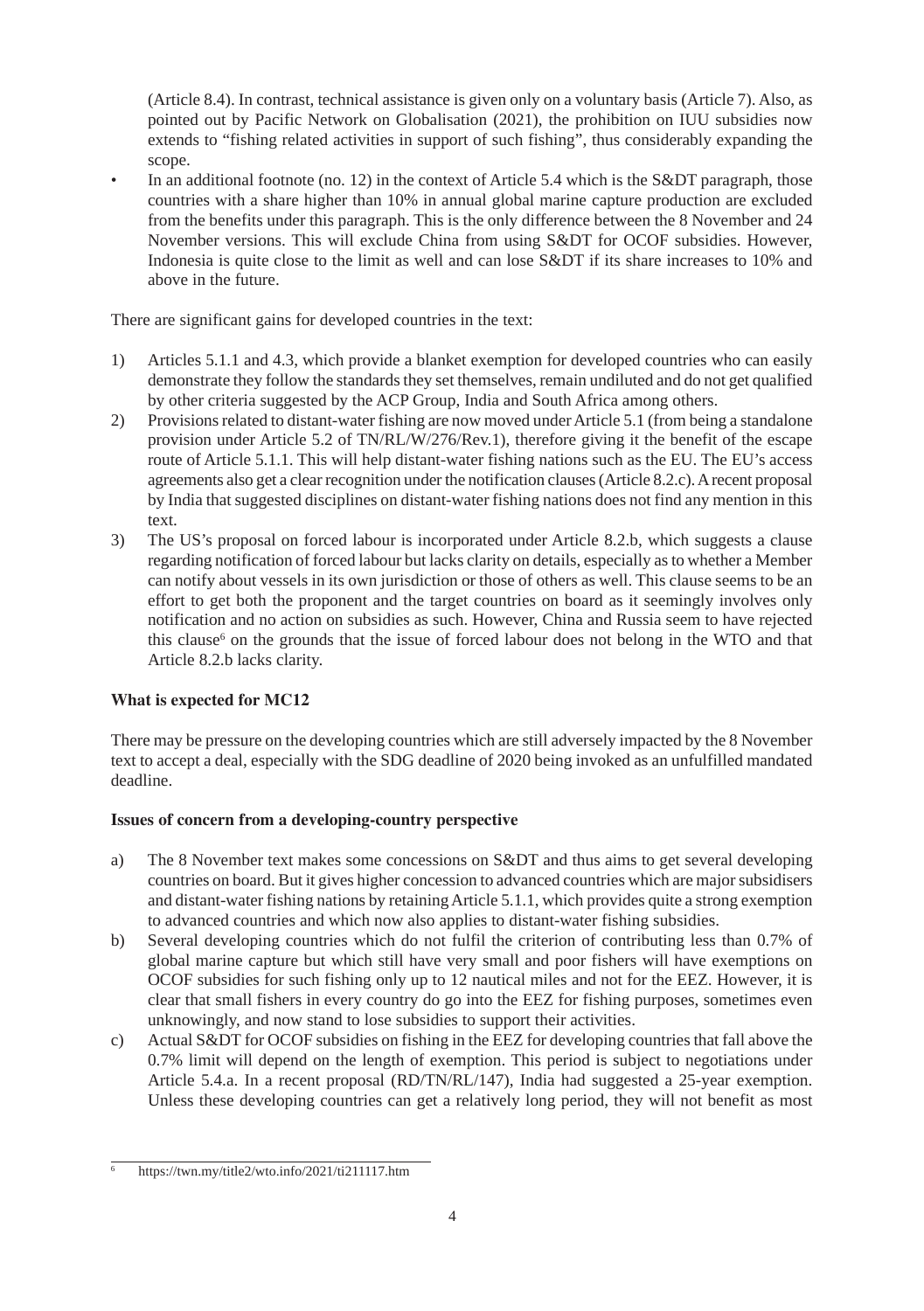developing countries' infrastructure cannot be developed quickly enough to manage without subsidies. Nor are their monitoring mechanisms able to develop enough in a short period of time to enable them to take advantage of Article 5.1.1 or Article 4.3.

- d) Those developing countries contributing less than 0.7% of global marine capture will still have commitments, beyond a period that is still to be negotiated under Articles 3 and 4 with notification requirements for use of flexibilities under all three pillars.
- e) Under Article 6.1, though LDCs are fully exempt from commitments on OCOF (Article 5.1), they will still have to make cuts to subsidies on IUU fishing and overfished stocks (Articles 3 and 4) for a period that has to be negotiated hard. Any use of exemptions on all pillars will again be subject to the stringent transparency and notification requirements (Article 8.4). The current text offers more optical illusion than actual benefits to LDCs in real terms.
- f) Graduating LDCs will also have to negotiate hard for a long enough transition period either on all subsidies under Article 5.1 or on subsidies on EEZ fishing. In fact, under the current Article 6.1 Alt 1, graduating LDCs are treated worse than some developing countries which get permanent exemption if they contribute less than 0.7% of global marine capture. This will affect countries such as Bangladesh which are graduating soon.
- g) It is important to note that most of these countries have large populations dependent on fishing. According to FAO statistics,<sup>7</sup> China accounts for 24.40%, Indonesia 7.04% and India 25.85% of global fishers, while the US accounts for only 0.49%, Japan 0.46%, Russia 0.36% and Norway 0.03% of global fishers respectively. Except for China, most others do not have the fishing capacity to fish in distant waters. If per-fisher subsidies are compared (2014-15), India gave only USD14.50 per fisher, Indonesia gave USD91.87 and China gave USD510. This is nothing compared with what some of the rich countries give. The US subsidy is USD4,956, Japan's USD8,385 and Canada's is USD31,800 per fisher. However, per-fisher subsidies as a basis for disciplines have never made much headway in the negotiations.
- h) The outcome may see the WTO make determinations related to what are essentially management and conservation issues under the domain of fisheries management authorities, including national bodies, the regional fisheries management organisations (RFMOs) and other relevant bodies, in which it has no expertise nor experience. The concern that the WTO will now encroach on the mandates and authority of other international agreements such as the United Nations Convention on the Law of the Sea (UNCLOS) is also still unassuaged.
- i) The issue of non-specific fuel subsidies (which are not targeted towards a specific sector) which are used extensively by developed countries is included under Article 1.2, with notification clauses under Article 8.1bis. Both of these paragraphs are still in square brackets to be negotiated and agreed, and face major attack from developed countries. This is in spite of several proposals by India and other developing countries to include non-specific fuel subsidies under the disciplines for subsidy cuts. If agreed, any discipline on non-specific fuel subsidies must include S&DT.

#### **Approaches for developing countries to consider**

- Developing countries must continue to push for strong and effective S&DT on the grounds that most of them are not the biggest polluters and CBDR should be a key underlying principle. Nor are they the largest subsidisers, especially considering the number of fishers operating in these countries.
- Developing countries should continue to fight for stronger exemptions under S&DT, one of which can be to ask for Article 5.1 exemption for countries contributing less than 2% of global marine capture, as included in the Chair's text of 30 June (Article 5.5 Alt 1.c.ii, TN/RL/W/276/Rev.1).
- Developing countries can make commitments *strictly contingent* upon technical and financial assistance from developed countries. But given that such assistance is unlikely to materialise in reality, it would make sense for all developing countries and LDCs to fight for less stringent notification conditions for all S&DT provisions.

<sup>7</sup> FAO (2019). FAO yearbook. Fishery and Aquaculture Statistics 2017. Available at [https://www.fao.org/fishery/static/Yearbook/](https://www.fao.org/fishery/static/Yearbook/YB2017_USBcard/navigation/index_intro_e.htm) [YB2017\\_USBcard/navigation/index\\_intro\\_e.htm](https://www.fao.org/fishery/static/Yearbook/YB2017_USBcard/navigation/index_intro_e.htm)